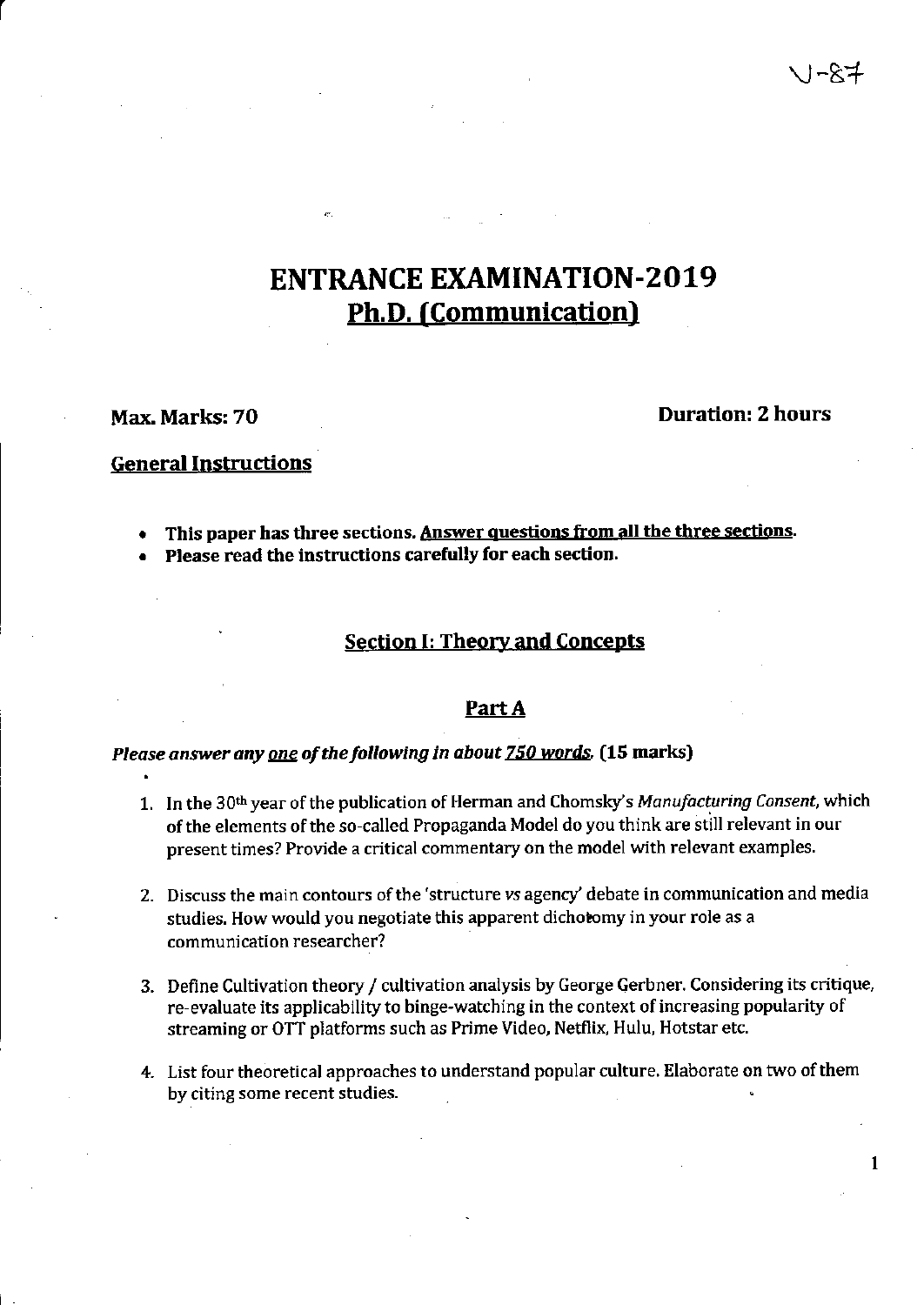#### Part B

#### Write short notes on any two of the following in about 200 words each. (2x5=10 marks)

- 1. Platform capitalism
- 2. Communicative ecologies
- 3. Technological determinism
- 4. Grounded Theory
- 5. Social Constructionism

#### **Section II: Methodology**

#### Part A

### Please answer any one of the following in about 750 words: (15 marks)

- 1. What do you understand by frame analysis? Demonstrate how it can be a useful tool in the study of news media taking a specific contemporary example.
- 2. What methodological innovations in communication studies, if any, have emerged in the study of social media? Present a brief research design for the study of the Twitter feed of major political parties in the recent elections.
- 3. If one were to use Foucault's idea of the 'archaeology of knowledge' as a method in
- communication research, how could one go about studying popular discourse on a subject like immigration?
- 4. What is Survey Research? Write about the advantages and disadvantages of survey research in media academia and media markets.

#### Part B

#### Write short notes on any two of the following in about 200 words each: (2x5=10 marks)

- 1. Sentiment analysis
- 2. Cyber ethnography
- 3. Data saturation
- 4. Log-frame analysis
- 5. Media Archives

ハードナ